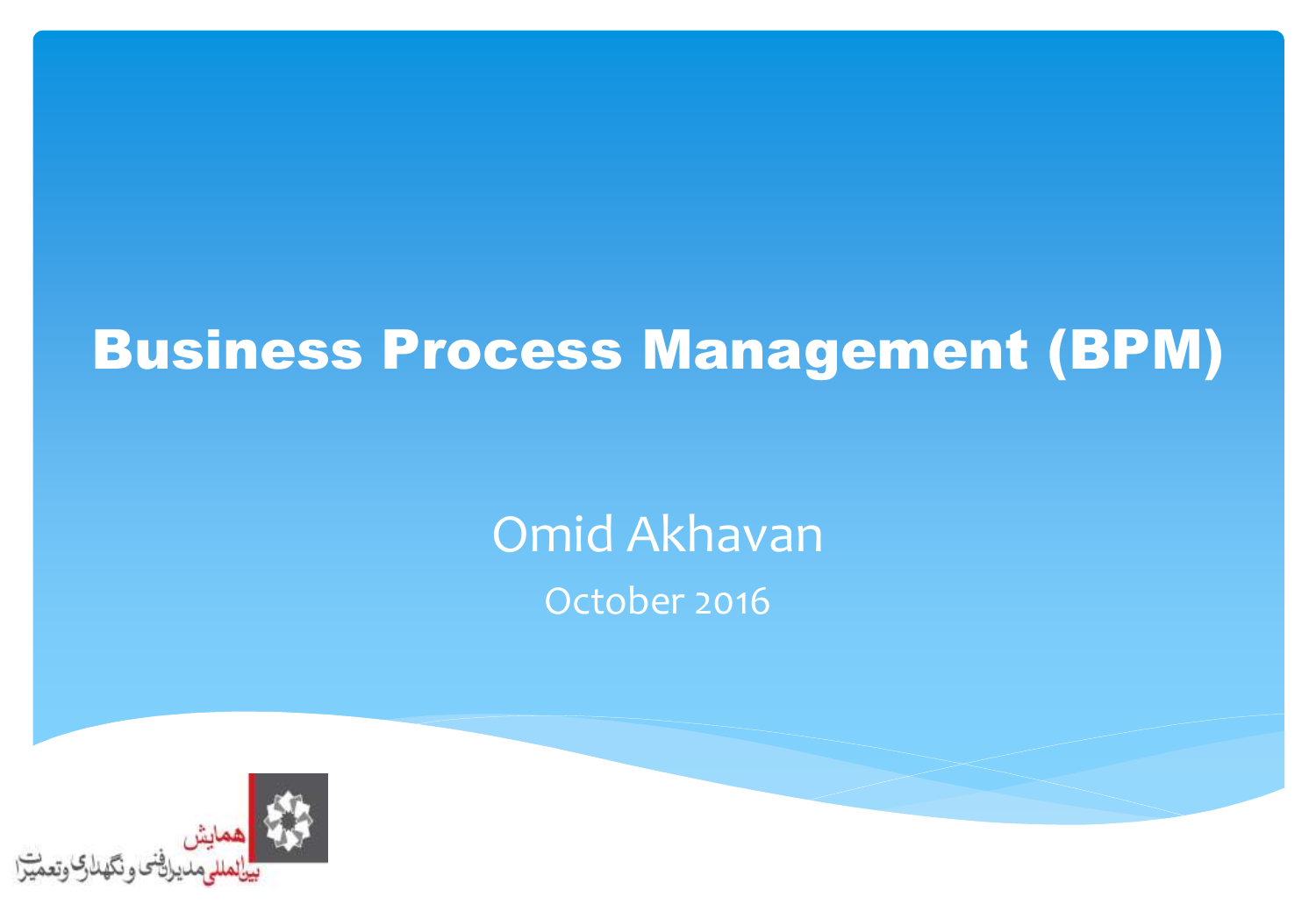## Agenda

- 1. Business Process (BP)
- 2. Components of a Business Process
- 3. Business Process Model and Notation (BPMN)
- 4. Business Process Architecture (BPA)
- 5. Process-oriented Organizations
- 6. Business Process Improvement (BPI)
- 7. Business Process Management (BPM)
- 8. Business Process Management Suite (BPMS)
- 9. BPM Activity Cycle
- 10. BPM Center of Excellence (BPM CoE)
- 11. Business Process Maturity Model (BPMM)
- 12. BPM Benefits
- 13. BPM Critical Success Factors (CSF)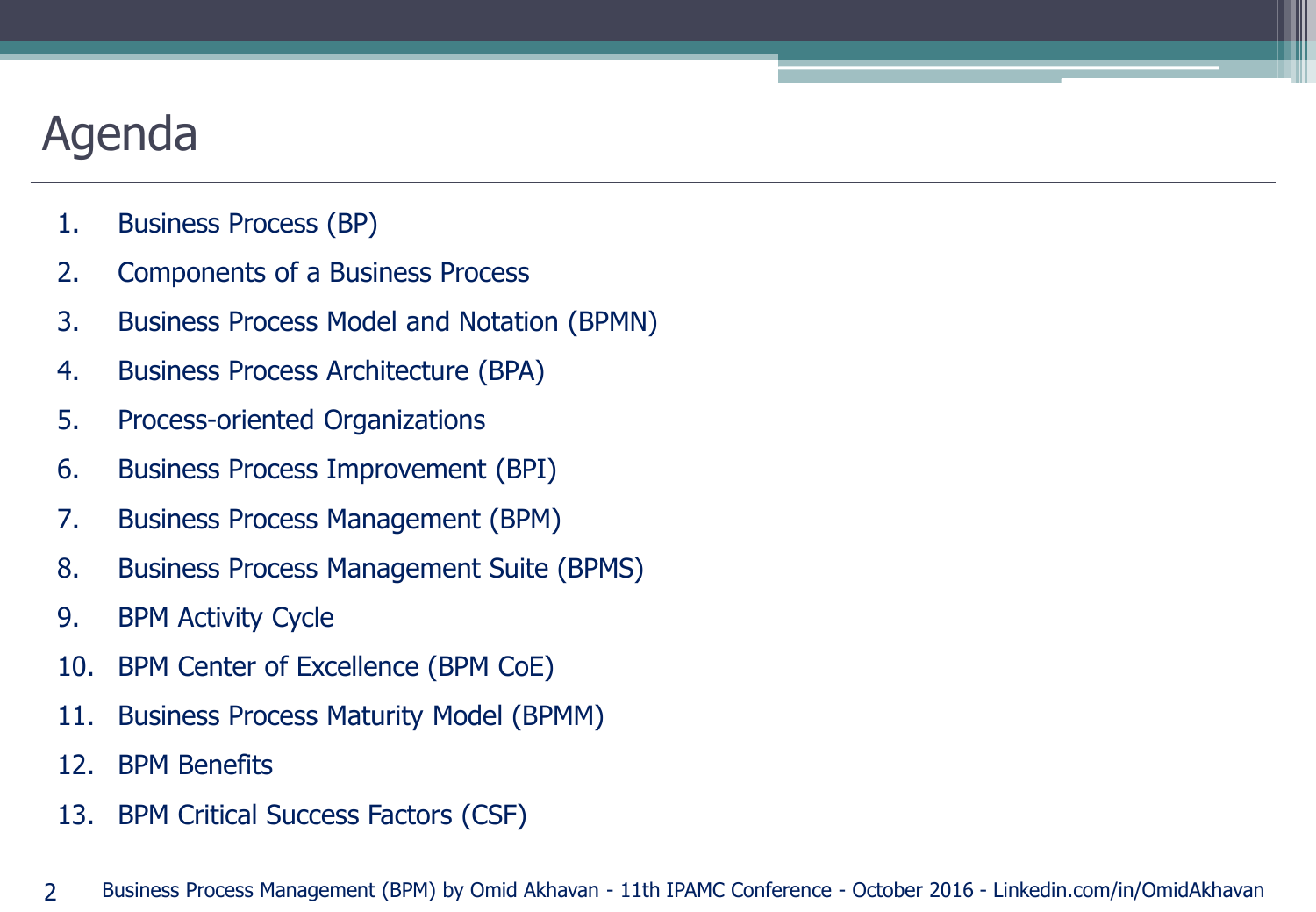#### Business Process (BP)

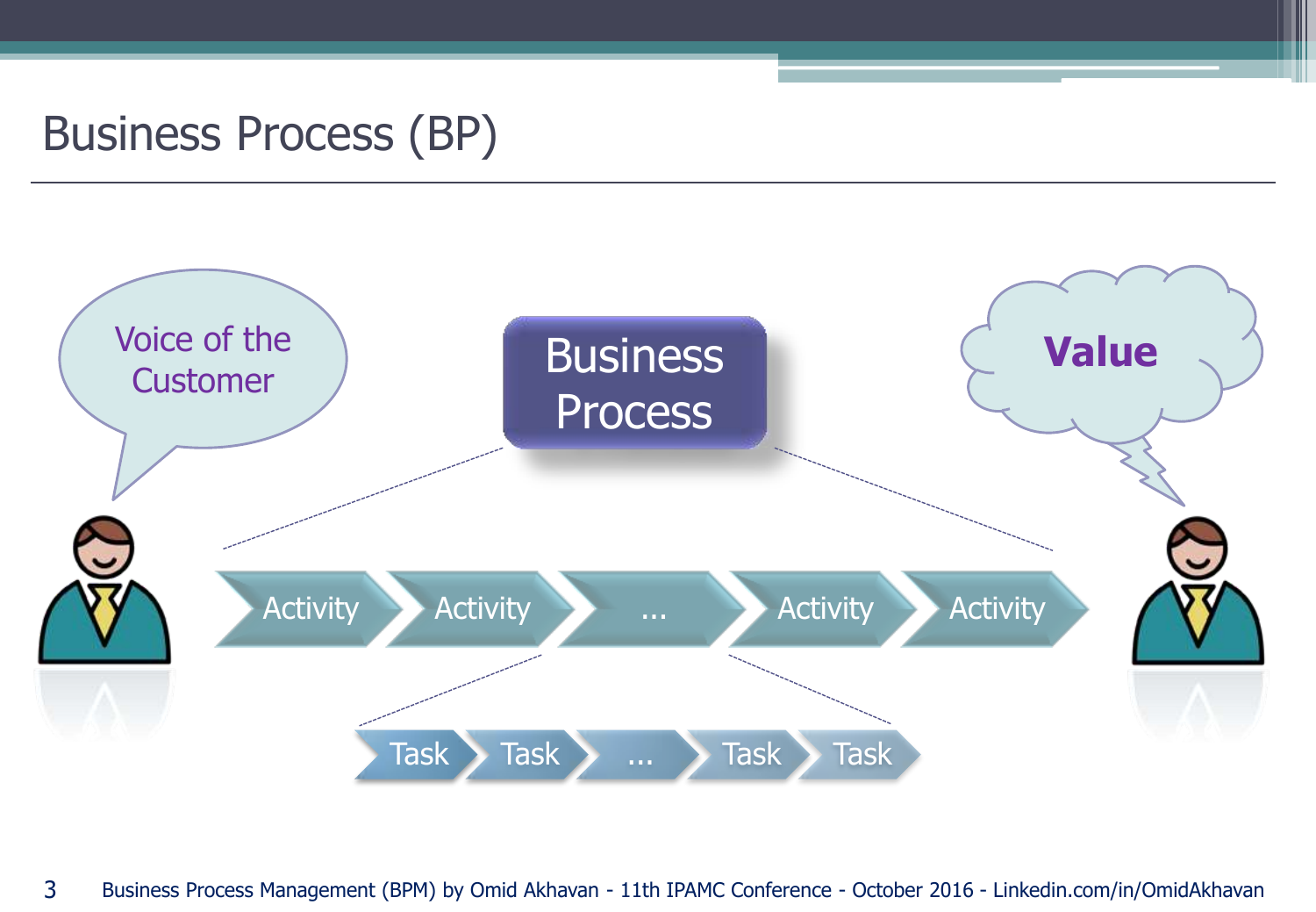#### Components of a Business Process

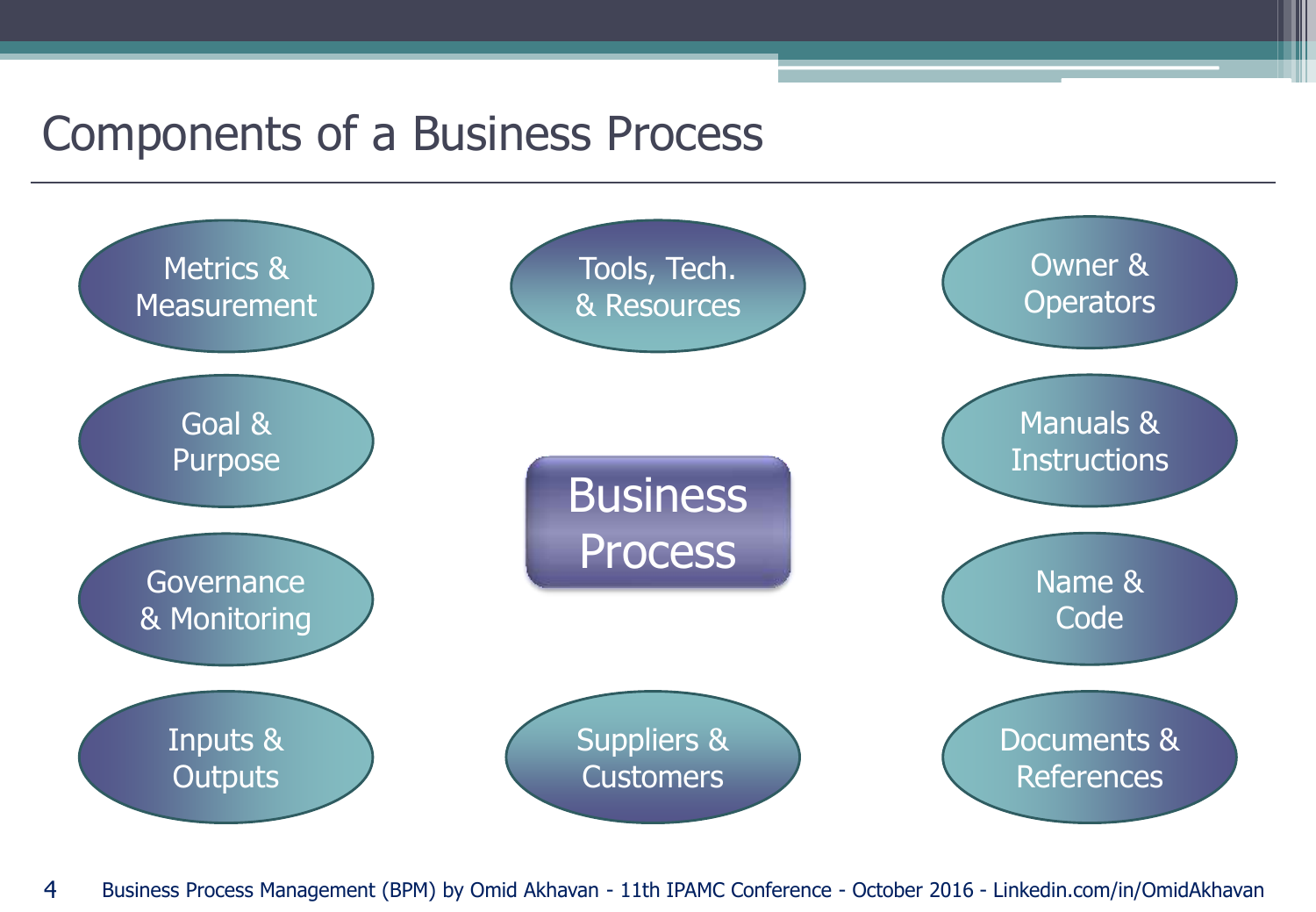#### Business Process Model and Notation (BPMN)



5 Business Process Management (BPM) by Omid Akhavan - 11th IPAMC Conference - October 2016 - Linkedin.com/in/OmidAkhavan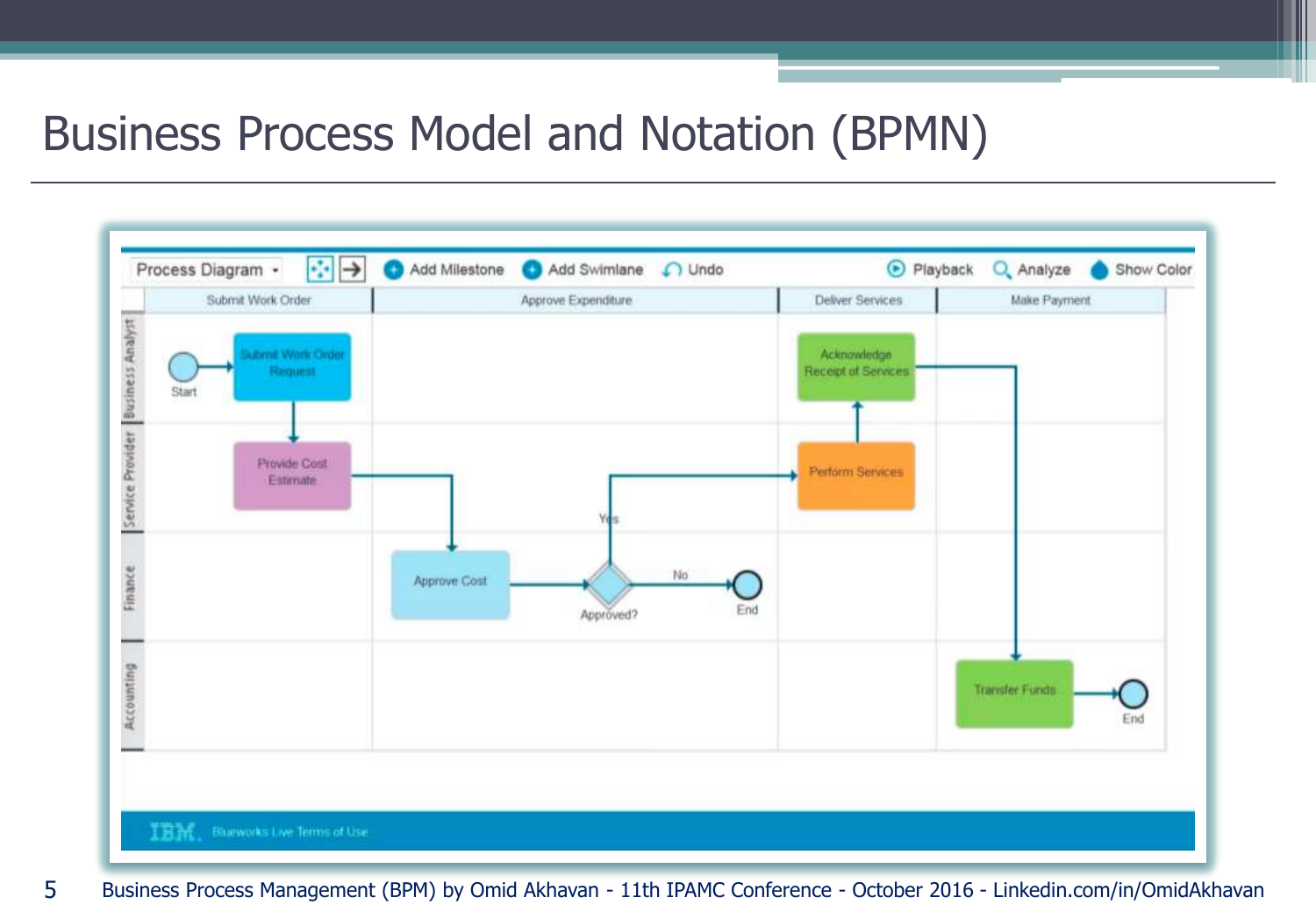#### Business Process Architecture (BPA)

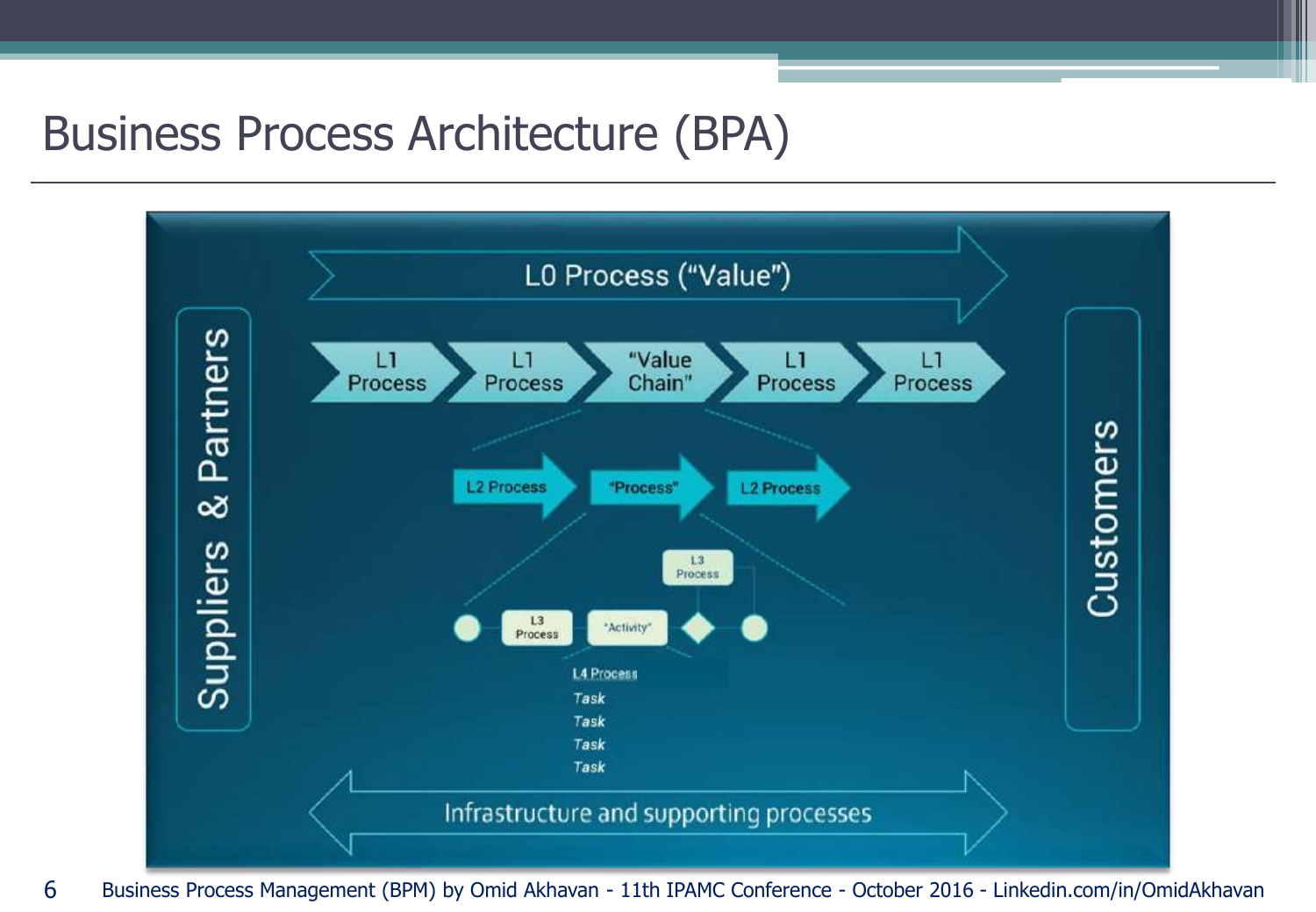#### Process-oriented Organizations

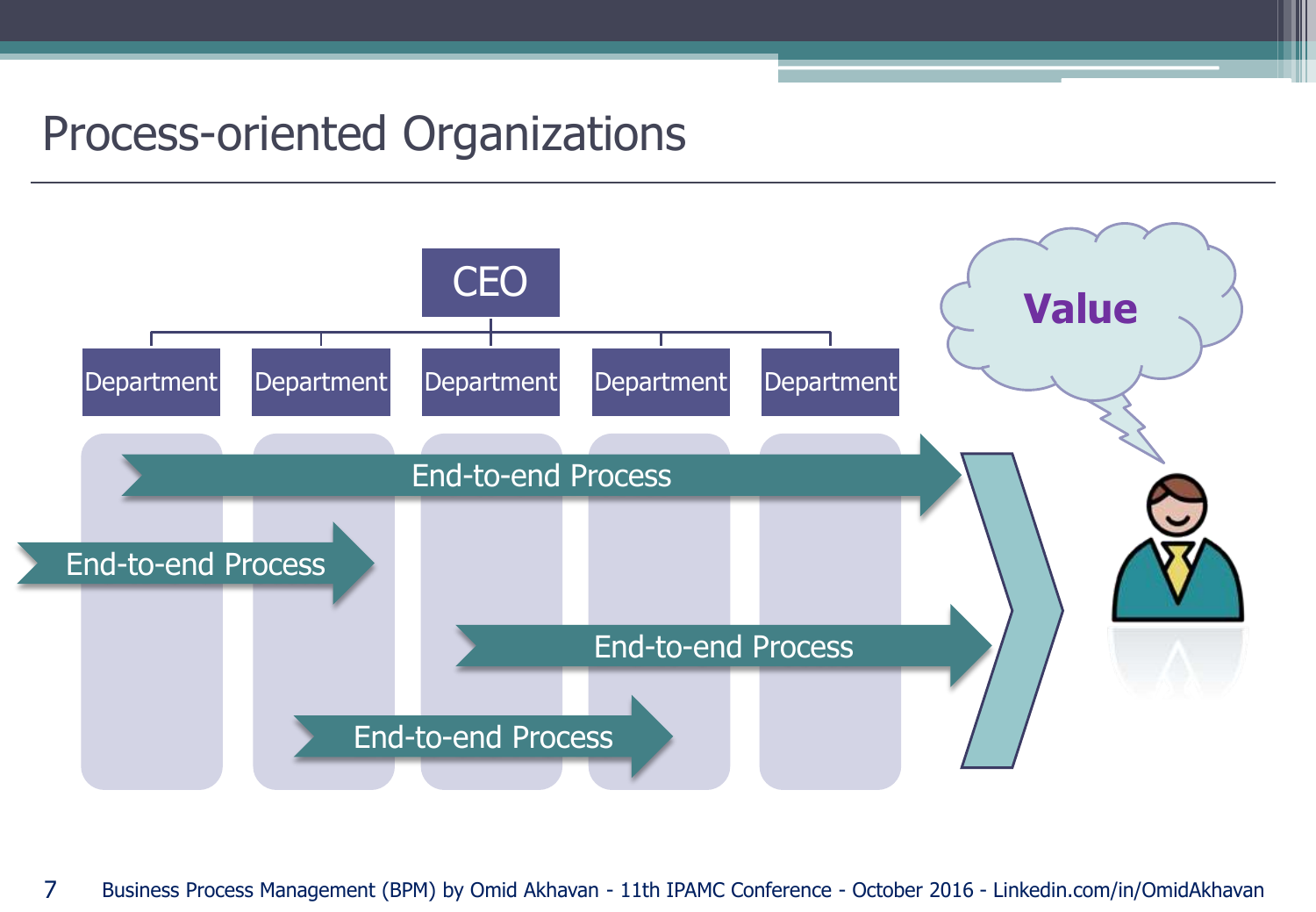#### Business Process Improvement (BPI)

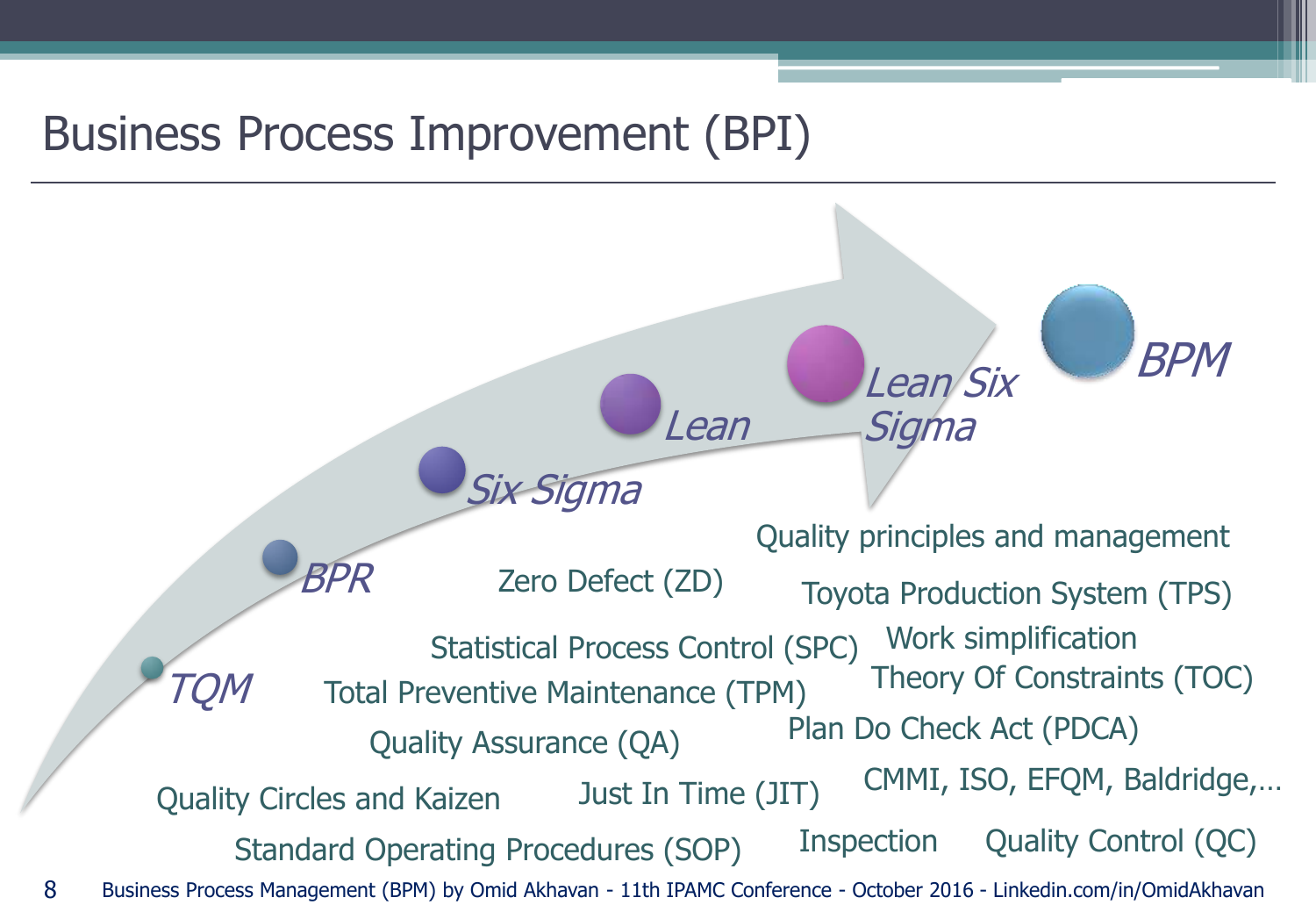#### Business Process Management (BPM)

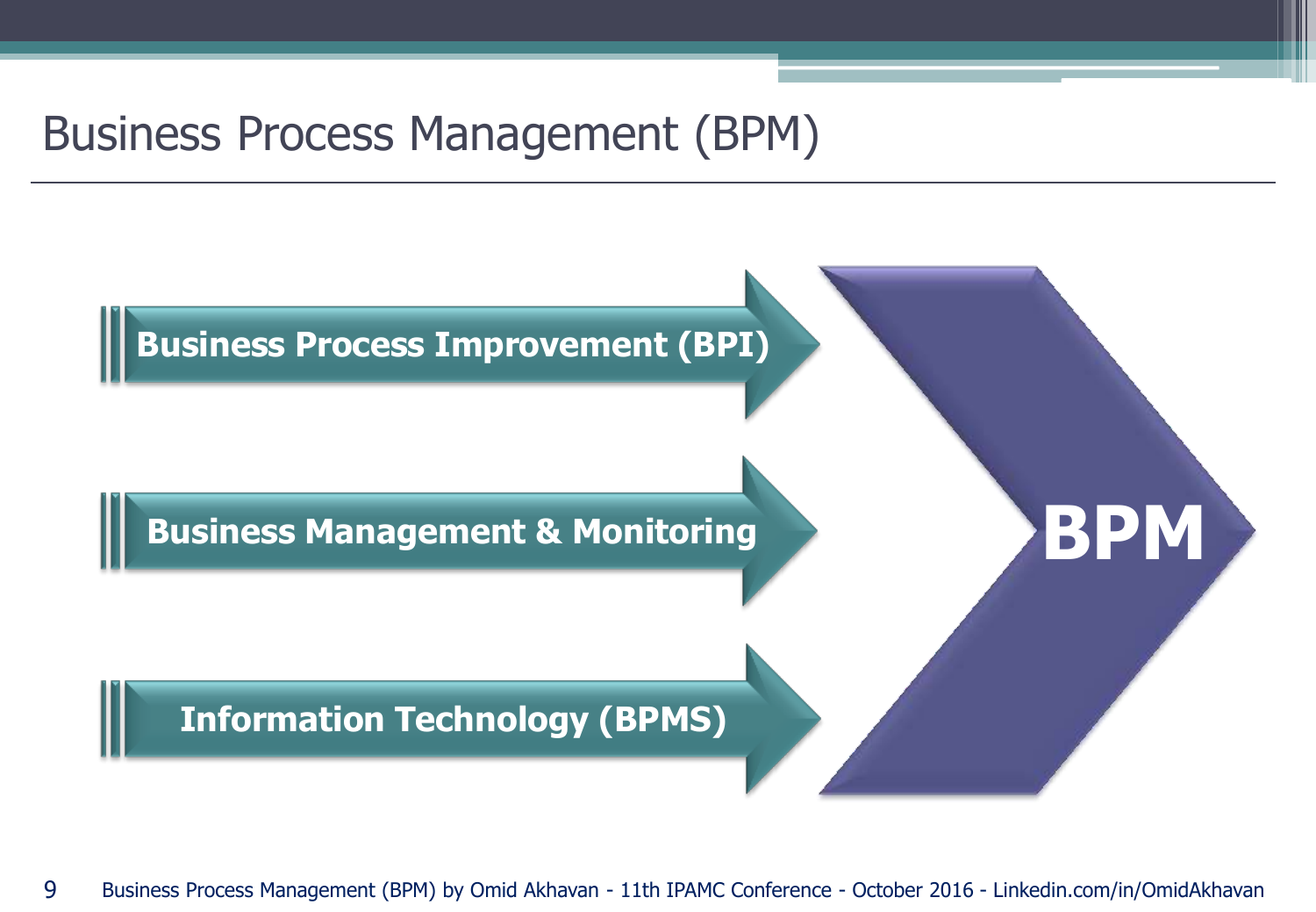#### Business Process Management Suite (BPMS)

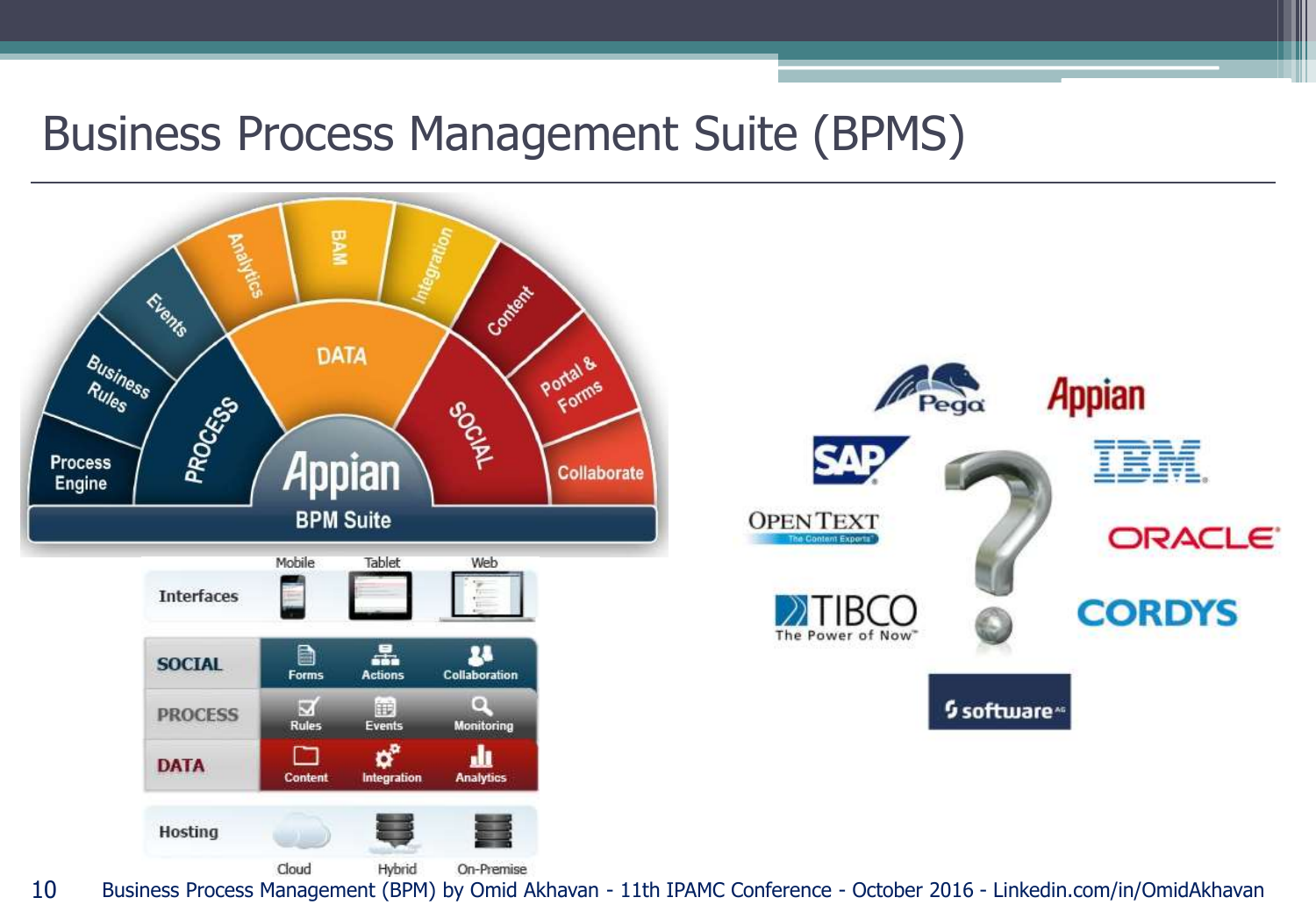## BPM Activity Cycle

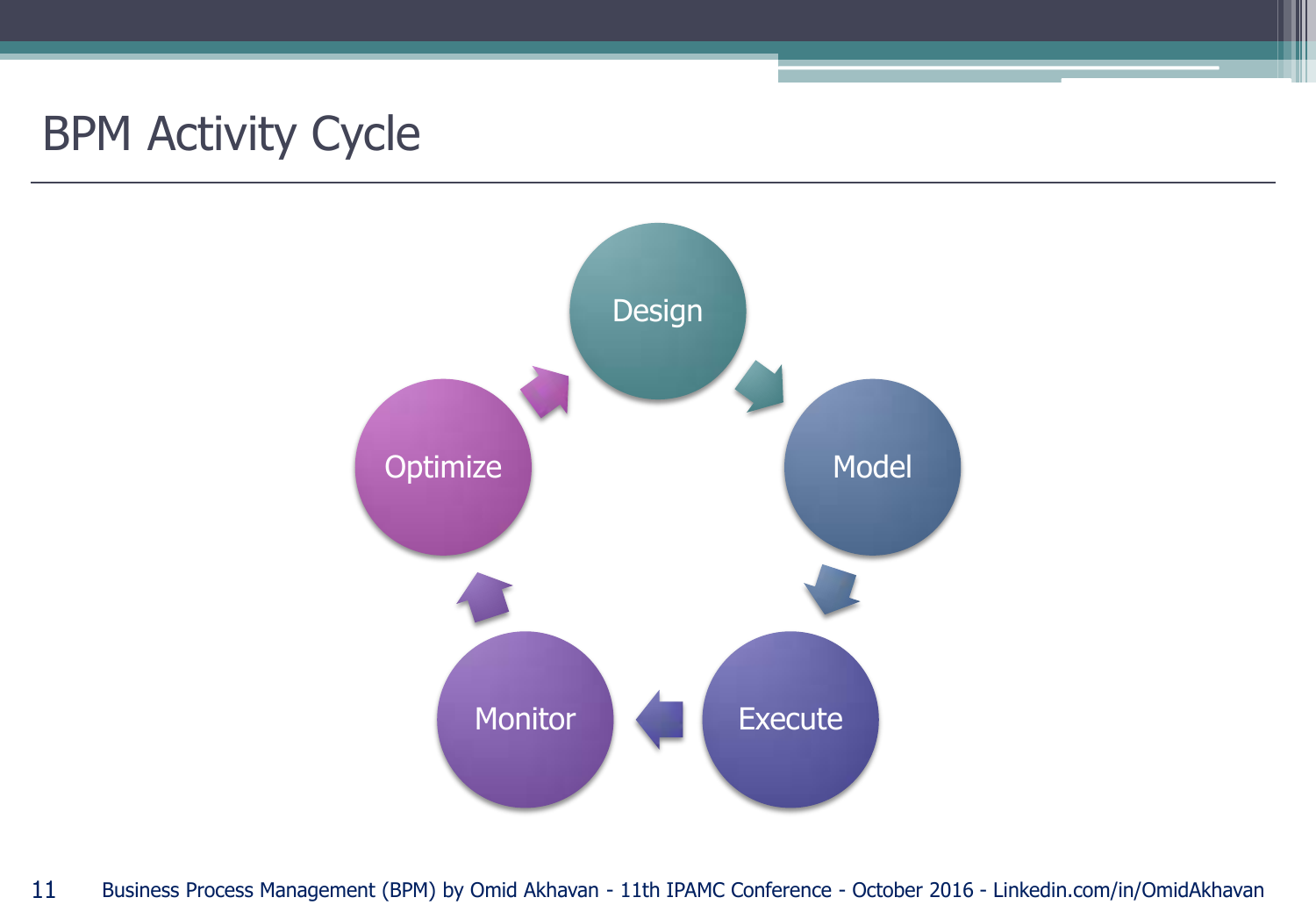## BPM Center of Excellence (BPM CoE)

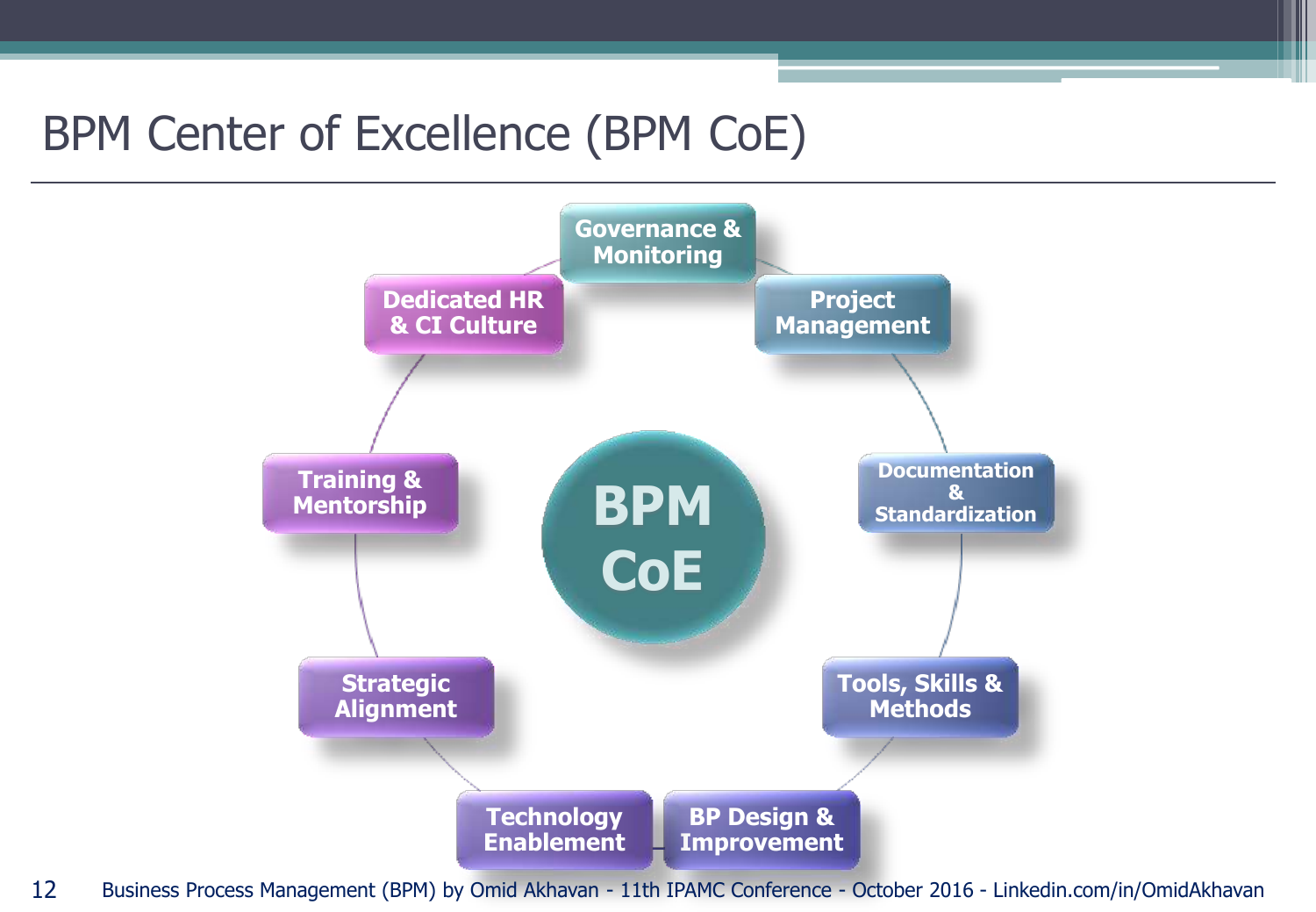#### Business Process Maturity Model (BPMM)

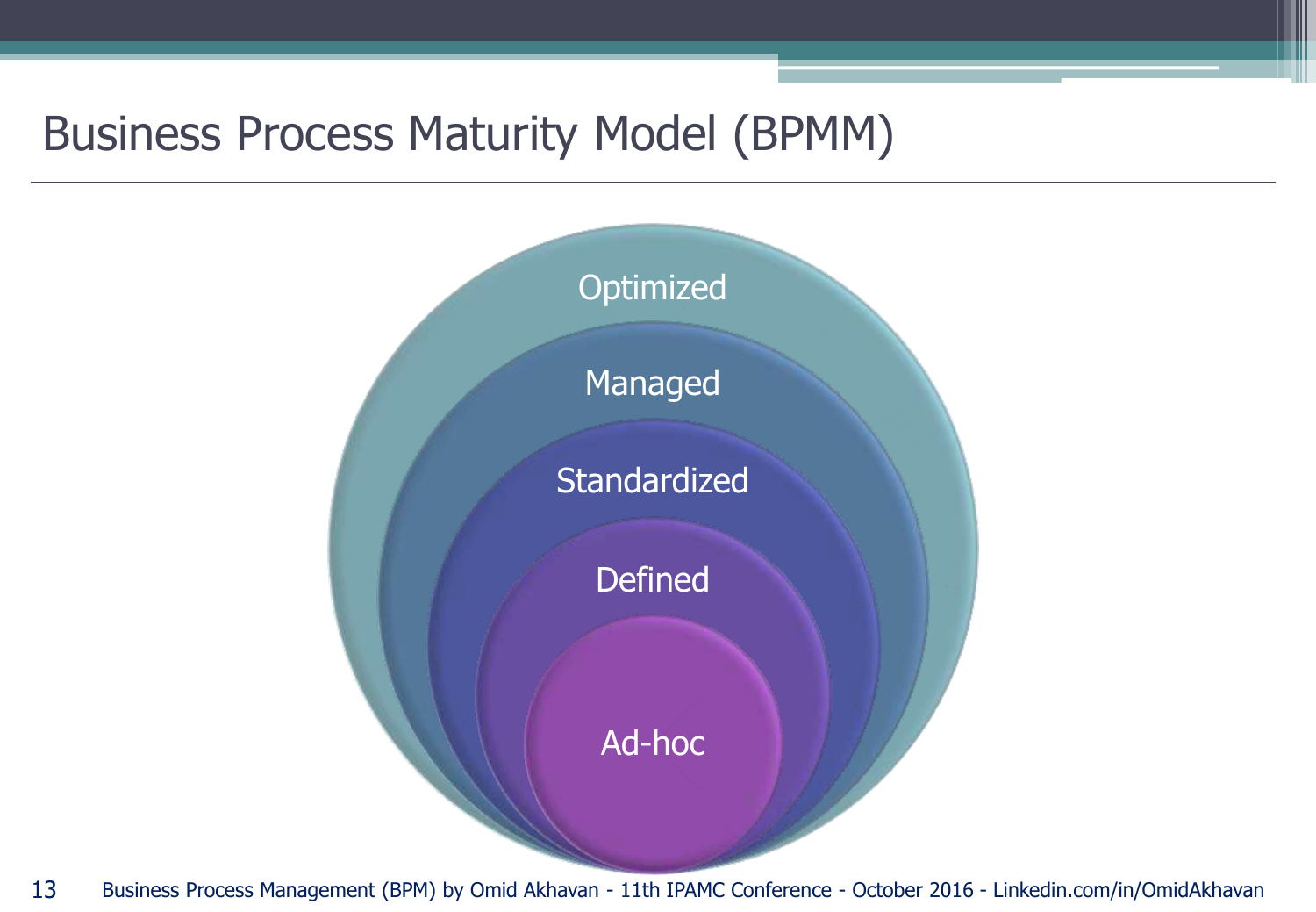#### BPM Benefits

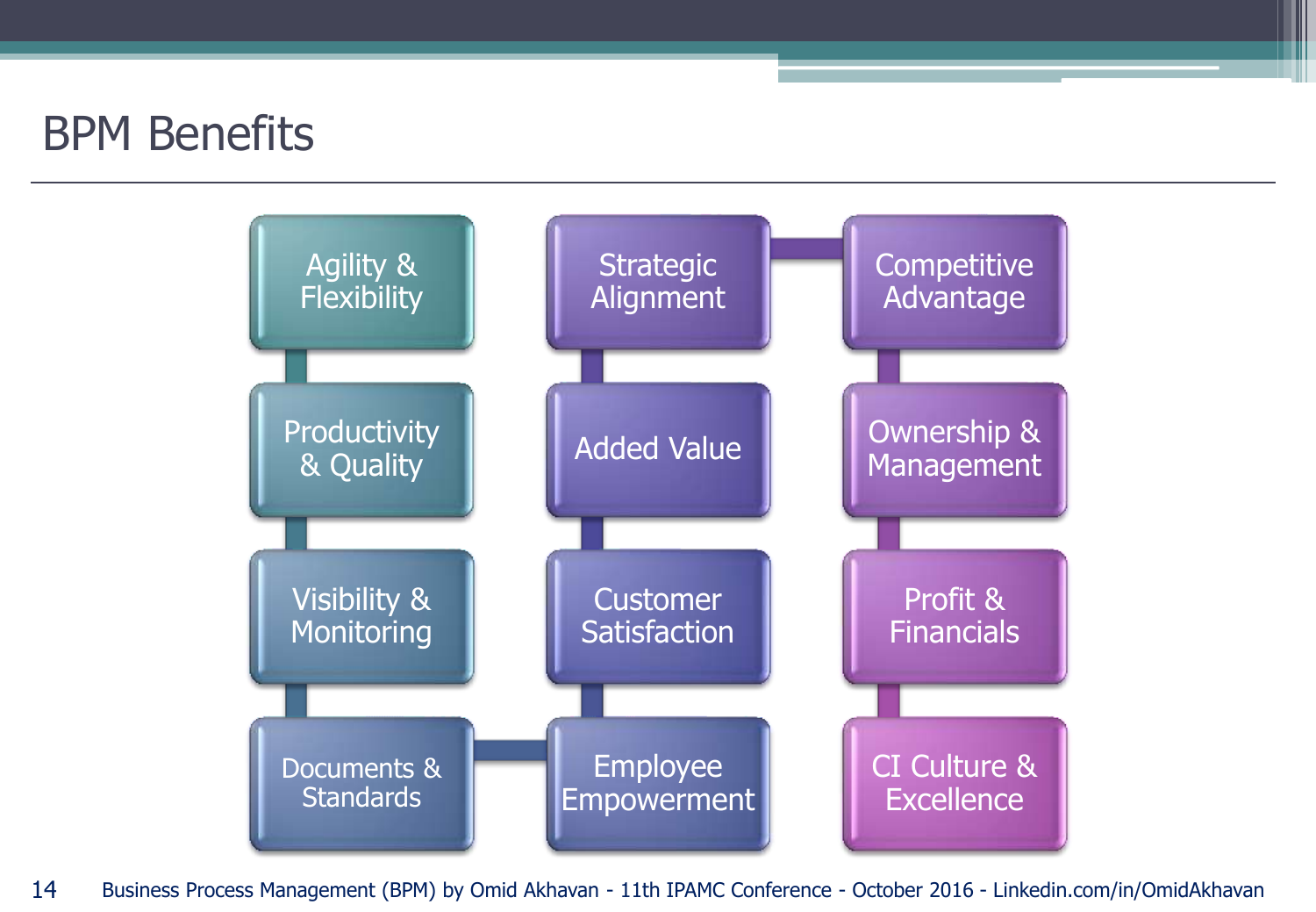## BPM Critical Success Factors (CSF)

• Senior management commitment • Transformational leadership and change management • Strategic vision and alignment • Dedicated, trained and qualified team • Focus on customers and end-to-end processes • Project prioritization, execution and management • ROI and benefits management • Stakeholder management • Proper use of tools, methods and technology • Continuous improvement culture